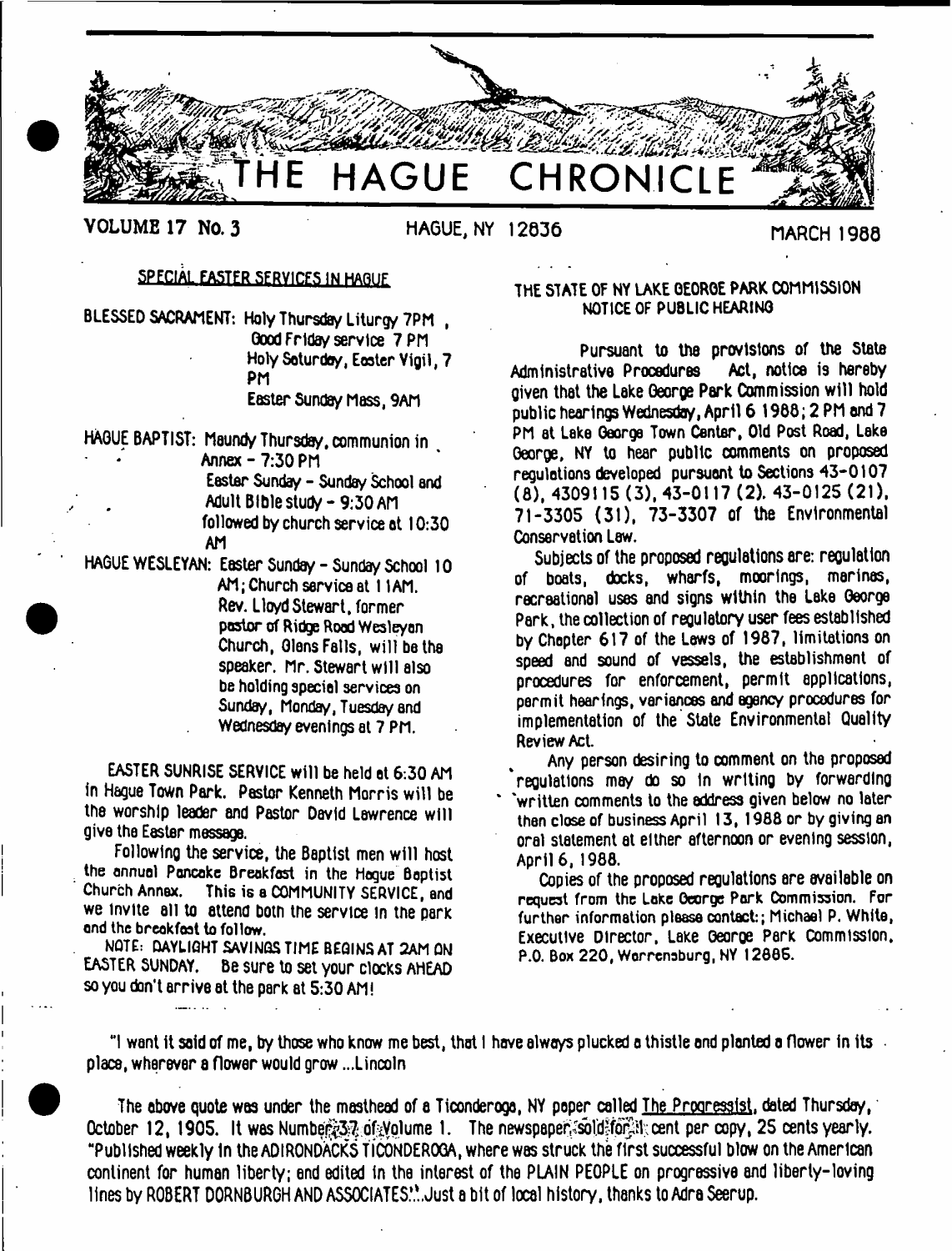The following letter was received from Scott Williams, a resident of Hague and Greenville, NY. It was-addressed to The Hague Planning Board, with a copy to The Hague Chronicle for publication.

"I heartily applaud.and deeply appreciate your forthcoming efforts to save the town of Hague and its population in the coming years; it certainly won't be easy.

"Citing the January '88 edition of The Hague Chronicle, page 4, it is the Town Board's No. 1 most important aim for 1988 to: 'keep Hague the last surviving gem on the west side of Lake George.' Admirable, but hardly realistic considering the abundance of greedy, agresslve land developers like Saratoga Associates, who could care less about Hague remaining a 'gem'. I think I speak for the majority of Hague residents when I question the wisdom of allowing sixty (60) plus lot owners, their families, and their guests to literally cram like sardines Into some 965 ft. of lineal shoreline along with their 50 plus boats. Someone has to stand firm against a developer purchasing 1.52 acres of lakefront and then deeding lake rights to 60 lots across the street. Can you imagine if we all did this to 'make a buck'? How much over-congestion are we going to allow? When does it stop?

"I certainly hope the Planning Board has the wisdom, fortitude and foresight to soy NO to this method of overdevelopment before it ruins us. After all, isn't it our declared Intent to keep our town a GEM?"

Respectfully, /s/ Scott Wiliams

# AMERICAN LEGION

The regular monthly meeting of Hague Post 1538 American Legion will be held at the Legion Home on Wednesday, April 6 at 7:30 PM. Election of officers for the coming year will be held and all members are urged to attend.

At a recent meeting of the Warren County organization, Hague was one of only two county posts to receive the honor ribbon for having 100£ paid memberships for the coming year as of December 31, 1987. Present Hogue Post membership stands at 77, an all-time high.

Refreshments will be served following the business meeting.

# YIEWPOINT THE MODEL TO THE MODEL OF THE MODEL OF THE MODEL OF THE MODEL OF THE MODEL OF THE MODEL OF THE MODEL

The Hague Chamber of Commerce, the Town Board, Junior Girl Scouts and area churches have voiced support for events scheduled for LAKE APPRECIATION DAY to be held May 14 in Hague as part of the celebration which will take place in communities bordering Lake George.

The Rev. David Lawrence will conduct an ecumenical sunrise service at the beach, with persons of all faiths invited.

In the morning a wildflower/nature walk will be led by Laura Meade along the Old Mine Road which leads to a scenic overlook above Trout House Village.

A community picnic at the beach is scheduled from 4:30 PM-6:30PM Persons are asked to bring their own picnic snd blankets or lawn chairs. No fires will be permitted. Music will be provided.

At 7:30PM in the Annex of the Baptist Church there will be a slide presentation on "Birds of Hague" using data compiled by local observers. The Junior Girl Scouts will assist in the presentation and information which will be made available to the audience. Slides from the Cornell Laboratory of Ornithology will be shown.

The public is invited to all activities.

#### A FRIENDLY REMINDER FROM THE POSTAL DEPT.

We are sure you already know, but in case you've had your head burled in the sand - the postal rates will be going up within the next two weeks. First .class rate will now be 25\$. Other rates will be going up proportionately.

Note: Of course this means the cost of mailing The Hague Chronicle to you will go up with the April issue.

#### HAGUE LITTLE LEAGUE

Hague Little League Is looking for a manager for the 1988 season. Please contact Gordon (Hub) May, 543-6234 or Sal Santeniello, 543-6441.

We like to be appreciated, so we particularly enjoyed the following Limerick from one of our readers in West Germany:

> There is a Chronicle of Hague Whose news is really not vague its actually the latest And the writers the greatest I'm honestly not pulling your leg.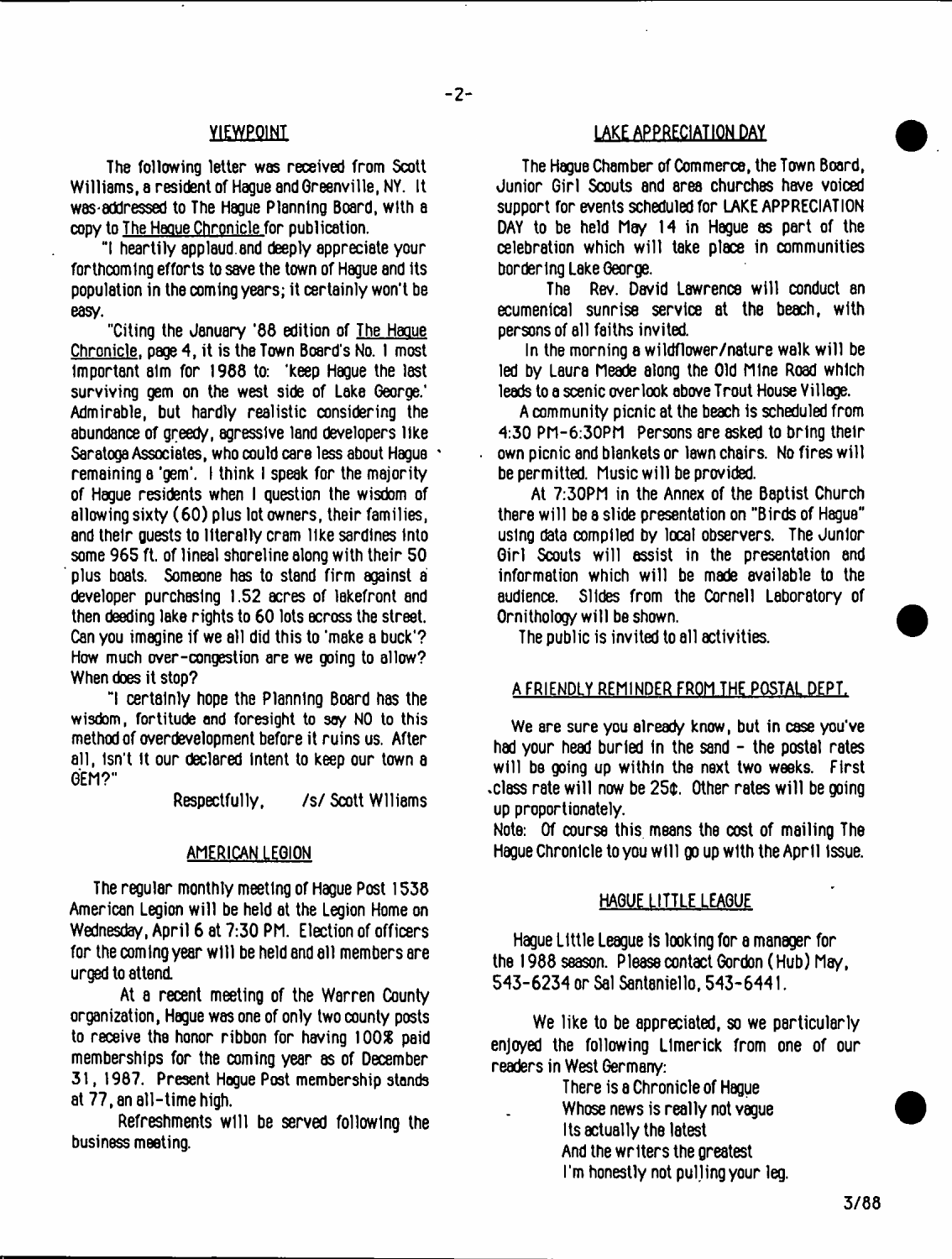# IQWhLBQARD MEETING - 2/22/88 AMENDING PARK REGULATIONS

The amended regulations for Hague Town Park were reviewed on Feb. 22,1988 at a public hearing and a few minor corrections were made. The regulations are now ready for printing and will be posted at the park tn the very near future. The use of senior citizens, working at the park daily, will help to insure that ALL the regulations will be enforced.

### GAZEBO COMMITTEE MEETING - 2/22/88

The Gazebo committee met after the Town Board meeting of same date amending park regulations, it was decided, since certain procedures must be taken In carrying this project further, and It 1s not possible to get all pertinent information to continue at this time, further planning has been postponed until spring when land conditions Improve.

#### ZONING BOARD OF APPEALS - 2/25/88

Immediately preceding the February 25 meeting of the ZBA, two public hearings and a re-hearing were held. At the regular meeting votes were cast for approval of each of these:

1. Variances \*1 , 2, 3-88, Paul Ambra property near Indian Kettles passed unanimously and will now travel to APA for their approval or disapproval within the next 30 days in receipt of letter.

2. Claudia Brignola, trailer park, Variance \*4-88, passed with conditions. It, too is on Its way to APA. 3. Bob Petchett, Trout House Village, Variance 8-87, passed with conditions (septic system updated).

Kathy Santaniello brought to the Board's attention their plans to convert, back to living quarters, a storage area on the property that had been used as a motel until a couple years ago. The Planning Board will act on this and determine if a variance is needed.

THE MARCH MEETING DATE OF THE ZBA HAS BEEN CHANGED TO MARCH 31 at 7:30 PM.

#### PLANNING BOARD - 3/3/88

A 7 p.m. public hearing was held on Louis and Yolanda Fennimore's application for a 25 site travcel trailer park on lands bounded by Mt. View Road and NYS Rt 8 containing 10.47 acres. Holding tanks for septic, electric and water were installed by the

previous owner of this property. The property is zoned OCI which requires a minimum lot size of 2.9 acres for each principal residence. Two residences exist on the property. Chairman Costello noted that a 175' setback from roads is required. No one spoke for or against the proposal.

The regular meeting opened at 7:30 PM with<br>wall of the minutes as corrected. Evert approval of the minutes as corrected. Lindquist gave the site plan review committee report on the Fennlmore property. Planning Administrator Costello will meet with the owner to determine if holding tanks are still in satisfactory condition, and if there is sufficient usable land to meet the zoning regulations for travel trailer parks.

Robert Patchett appeared before the Board. A variance to erect two one-bedroom cabins at Trout House Village has been approved by the Zoning Board of Appeals. Regulations require a site plan review by the Planning Board prior to the issuance of building permits. The Board moved to waive the requirement of another public hearing if the site plan review committee failed to discover any unforeseen problems.

Kathy Santaniello presented her applications to convert an existing storage building to a one-bedroom house. Originally the structure had been a 3-unit motel. The structure is located on the same property as the Silver Bay Store which contains less than I acre in an area that requires 2.9 acres for each principal residence. A 3-bedroom<br>residence exists above the store, The second residence exists above the store. application was to convert an existing one-family residence to a residence with a one-bedroom apartment on the second floor. This property is also located in an area requiring 2.9 acres and the lot is less than one acre. An on-site inspection was scheduled and a public hearing scheduled for April 7. A variance would be required from the Zoning Board of Appeals.

#### COMMUNITY CENTER MEETING - 2/25/88

The second meeting of the newly organized Community Center committee was held on February 23, 1988 and the next two hours were spent in reaching a decision on the size for the Center using the Needs Surveys provided by the many organizations in town who will be using the building.

We are fortunate to have John Evans, a qualified engineer as a member of- our committee. His expertise in a project of this kind is invaluable and free. (Cont. on page 4)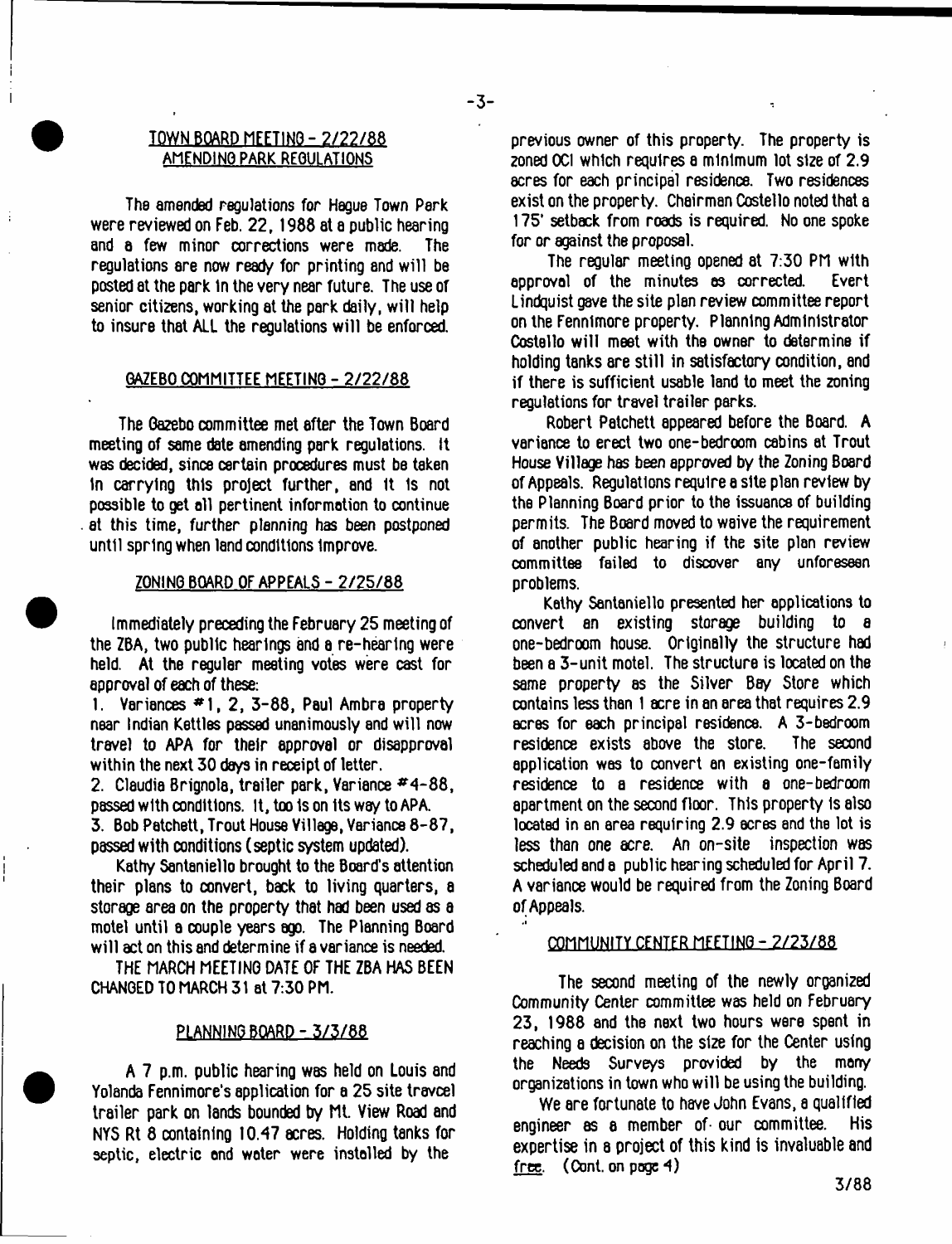(Community Center Committee- cont. from p3)

Each organization's needs for meeting rooms, office space and storage size was discussed at length and final determination made so that by the end of the evening it was possible to arrive at a projected size for the building. This would include, in addition to the above mentioned, kitchen facilities and bathrooms.

Robert Joy Associates of Clens Falls have been hired to assist Hague in a conceptual development for the center and Bob Joy will attend the next meeting and present his ideas. You may remember his firm built the new dining hall at Silver Bay and their reputation for fine work is first rate.

Enthusiasm is developing and the various organizations seem to like the idea of an area building accessible to all with space to enjoy their varied activities.

At the March 7 meeting Ann Schopf and Bob Joy, Robert Joy Associates, were present to consider committee proposals and explain their own. Bob Joy concluded that the committee has saved about \$ 1,000 In all their preparatory work done before this meeting.

Additional information may be obtained by calling the Town Hall, 543-6161.

# TOWN BOARD - 3/8/88

In a letter, Joe McCranels, Silver Bay Association, thanked everyone for making his years in Hague as pleasurable as they have been, and regretting his departure.

Supervisor Bolton had Tim Costello, Zoning Administrator gather information from other county towns for a comparison of various permit charges. In each case we are far below these towns. Examples: 1. Septic - other towns average \$ 16.25, Hague charges S5.00. 2. Site Plan Review - other towns, \$25, Hague, no charge. 3. Variance application - other towns \$ 35, Hague, no charge. Queensbury charges an additional \$250 lot fee for recreation.

Hague may not get the anticipated \$60,000 (over 3 yr. period) from the Lake George-Lake Champlain Regional Planning Board for its worK on waste treatment and funding.

Charles Dority has resigned from the Board of Assessment Review.

Chamber of Commerce, in a letter, assured the board of Its support for the planned community center.

A 1/4 page ad will be purchased from the Adirondack Journal congratualting Horicon on Its 150th anniversary. Clifton West will write e history on Horicon/Hague relationship for the anniversary edition.

Dick Frasier brought everyone up to date on planned Community Center. Boy Joy, architect, feels the committee, chaired by Frasier, has saved the community about \$1,000 by its preliminary work.

Further development of plans for park gazebo has been postponed until spring.

About 1 1 /2 miles of New Hague Road are set for a \$70,000 repair this spring.

At the meeting of Association of Towns, solid waste disposal was again called No. 1 problem facing towns.

Resolutions passed concerning 1. Equitable Revenue Sharing. 2. Larger part of sales tax proceeds, etc.

1990 is our next census year. Used in computing state aid, county grants, sales tax, etc. an effort must be made to get everyone listed, especially those who spend the winter elsewhere. April 1 is the cut-off date.

Michele Gautreau has been appointed chairman of the School Tax Investigating Committee (STIC)

The new Town Park ordinance was passed unanimously.

# SENIOR CITIZENS CLUB

The March meeting of the Seniors will be held on March 22 at 1 PM in the Town Hall. Installation of new officers will take place and plans for events and trips for 1988 will be discussed.

#### RUMMAGE SALE COMING UP

The Fire Department will be holding its spring rummage and food sale on April 28, 29 and 30. So, while you are doing your spring housecleaning, keep this sale in mind. If you have things to pick up, call Ida May, 543-6029, or you may leave them at the Firehouse between 9AM and 12Noon on April 25,26 and 27.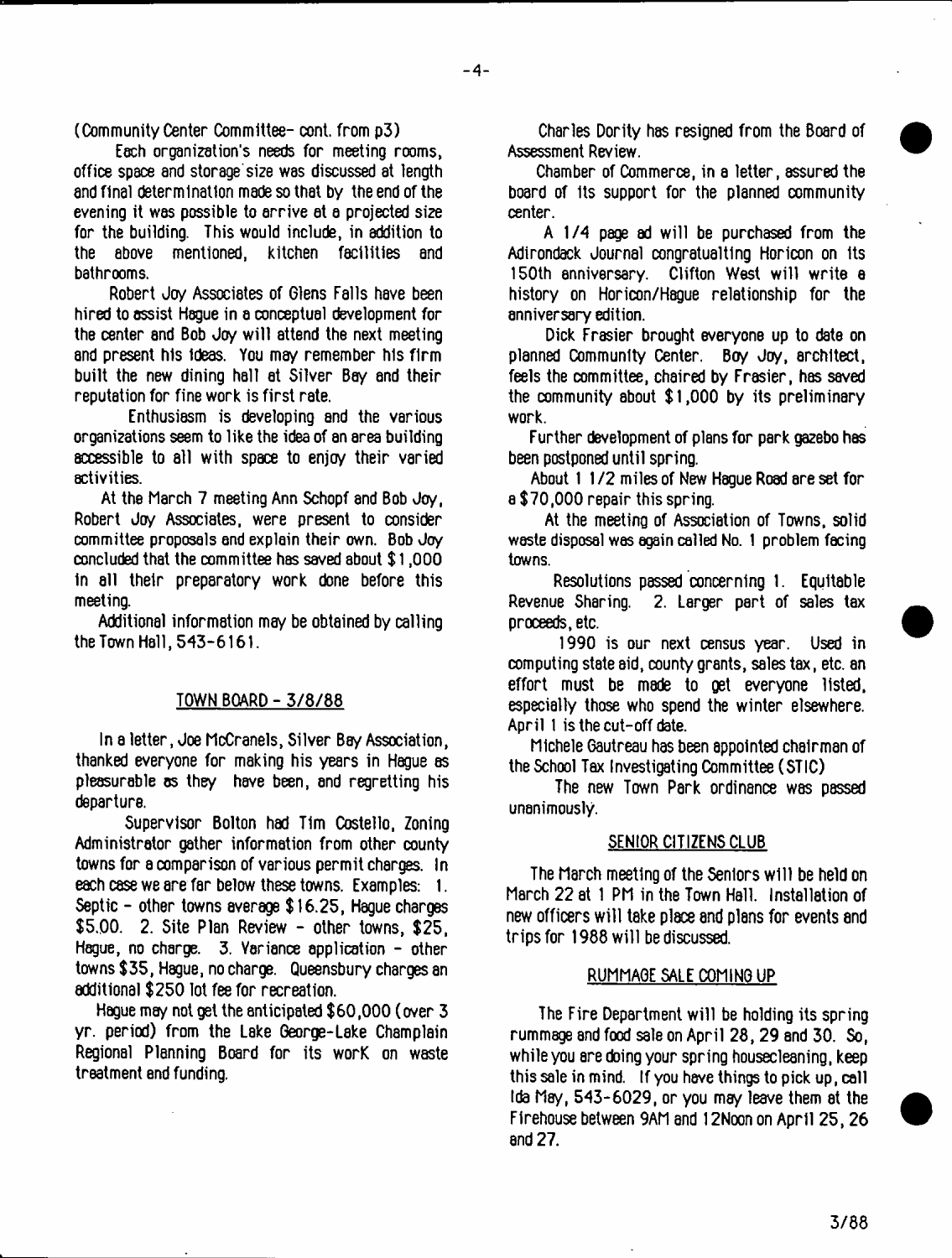#### HAGUE BAPTIST CHURCH

The weekly schedule of the Hague Baptist Church has been expanded to Include the following: Sunday, 9:30 AM - Sunday School: Youth Classes in the Church Adult classes In the parsonage. (Currently surveying the Gospel of Mark). Sunday, 10:30 AM - Worship Service (including Biblical preaching.) Tuesday, 7: IS PM - Bible Study and Fellowship:

Hosted by Scott and Alice Patchett at Trout House Village

Wednesday, 1:00 PM - Bible Study and Fellowship: Locations announced 1n the Sunday bulletin.

The parsonage is receiving a face lift and should be completed by April. Then the pastor, David C. Lawrence, and his family will move in and regular office hours will be posted.

#### WILLY C'S FEB/MARCH WEATHER NOTES

You may recall that as we went to press last month we were expecting a snow storm, and as our editor reported it was "a biggie". That storm was in fact the largest storm, so far this winter, but it only produced 9" of snow. For the full month of Feb. we had 24" of snow, but coming on five separate days spread out over the month. This left ample days for either sunshine or cloudy days and the sun won out almost two to one. Our highest wind velocity was 36- 1/2 MPH achieved on both the 2nd and 4th of Feb. The lowest temperature of  $-10$  1/2 was reported last Issue. Feb. did produce sixteen days where the temperature was above freezing. The highest was 492 Feb. 20th with Feb. 1st and 29th both having a high reading of 44® and three other days with above 40<sup>o</sup> readings. That's pretty warm for Feb. We gained 1 hr. and 22 min. of daylight in Feb. The days really are getting longer and we all appreciate the impact.

March came in not like a lion, but on the colder side. Bright and sunny, but temperatures down to 2® above zero lake side, **72** below **2**ero mt. top. It stayed below freezing until the 6th when it zoomed up to 45® from a 7® reading, then up to 46® on the 7th from a 9® reading and back down to 26® that night. Why on earth, you may ask, do you bother with this detail? If you are a maple syrup lover, then you know. You see the last two years have been a disaster in the sugar bush because there were no good sap runs. The reason there were no good runs is because there were no good daytime/nighttime temperature

differentials. On the 6th and 7th maple producers, in areas with the temperature swings reported above said that the sap was running in rivers from their maple bushes. All good news for maple syrup<br>lovers all over the world. Now if we can lovers all over the world. intersperse these types of days throughout the month, so as the producers didn't get overwhelmed with sap, then we should have a good year which maybe, just maybe, might bring the price down a bit along with some more syrup.

Our 9" snowstorm in Feb. incapsulates the nature of this winter thus far. Not too much snow and temperatures well above normal, 5.3% warmer than normal and 4.4\$ warmer than last year. The ice is not about to go out, but there has been a great deal of ice crushing up along the shoreline in certain spots. We'll have to see what develops as we move further toward ice out. I know some folks have already suffered some considerable shore damage.

Spring, indeed, is in the air. Some of our winter feathered friends who have been silent all winter have begun singing. A cardinal, who has been with us all winter, has been bashing his head against the windows for the past three weeks, I presume trying to stake out his turf. And finally, a wild cat acquaintance disappears for two or three days at at a clip, then shows up all tattered and torn to take on some nourishment before disappearing again. 'Tis truly the season of beginnings.

### CLOUD SCULPTURE

Wraith-like creatures can be seen in clouds Hair streaming, agonized of eye, Calling - to us below, mouths agape. But, even as we shiver Shape changes...now Small swift-winged horse Mane flying, hooves kicked up in flight Nearby a cherub, frollicking on its back Close to a lumb'ring bear or other "monster" And, always somewhere in the sky the head of God, The head of Moses' God, God of Jesus Benevolent, yet stern old man with whiskered beard Looks across the ages, At least the age of western man, Hebraic-Christian God, In judgement? Waiting perhaps for each arrival, Ledger in hand, and question, "How is it to be paid?" Clouds can comfort, entertain, Best not find sermons there...B. DeGraff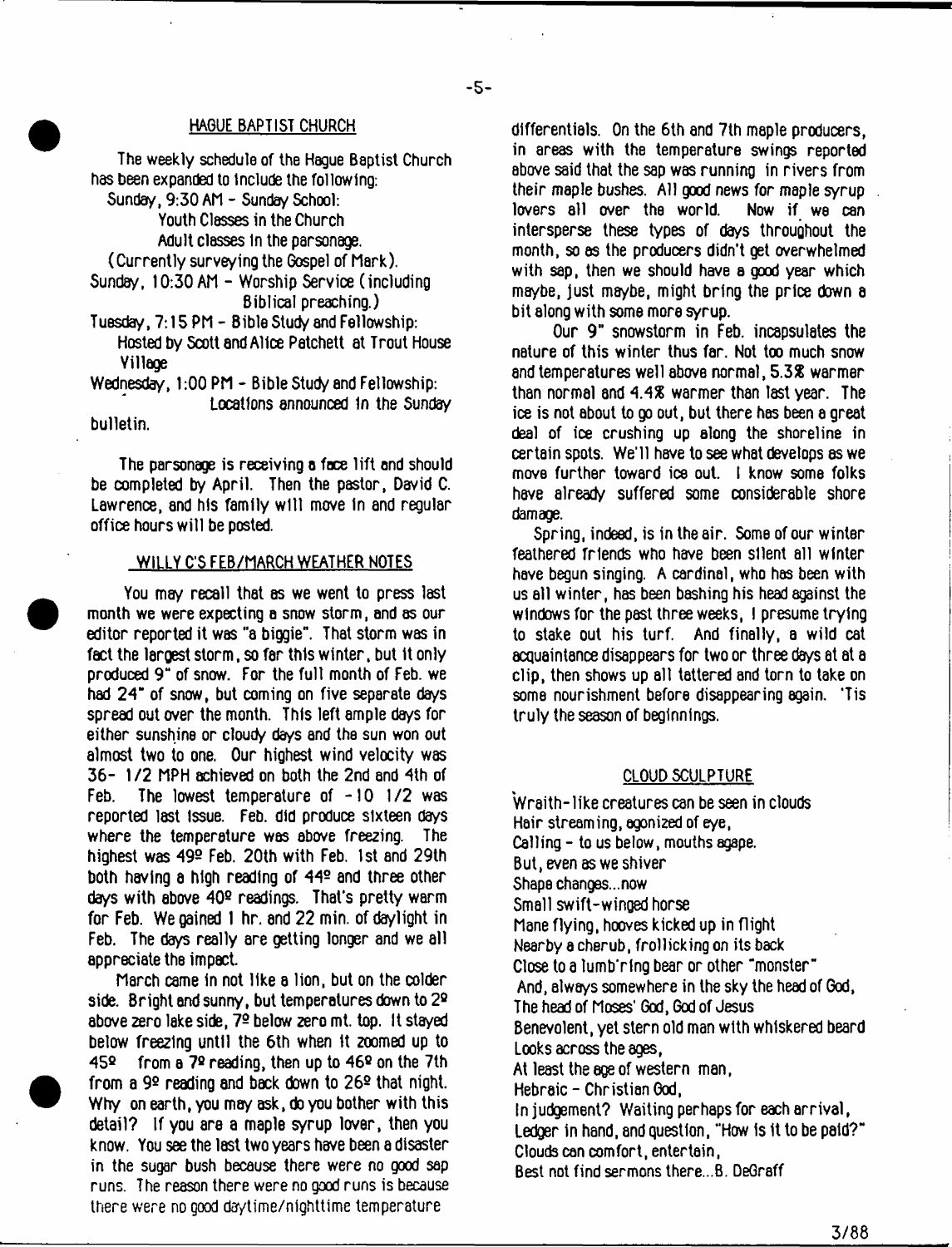The public hearing being conducted by the Lake George Park Commission on April 6 concerning the proposed regulations for docks, moorings, marinas, boating, water recreation end enforcement on Lake George should be of interest to all who utilize this endangered natural resource.

Since June of 1987, LGPC has had the authority to develop regulations to protect and preserve Lake Goerge. This came about as a result of the work done by the Task Force over a two-year period that developed "The Plan for the Future of the Lake George<br>Park." "The Plan" strongly recommended that strongly recommended that permits for docks and moorings at residential properties be limited to use by the residents of that property and that docks and /or moorings for rent should be done only at licensed marinas that provide specified services. The LGPC is proposing that the rental of no more than three docks and/or moorings will be called "commercial use docks" and will not be required to be registered as marinas.

Public input on this and other regulations will be vital to the success of preserving Lake George. Attendance at this hearing will allow individuals to voice their comments and concerns.

#### HAGUE VOLUNTEER FIRE DEPARTMENT

AMBULANCE SQUAD - February

232 miles 55 men hours 10 calls 1 Mutual Aid, with Ticonderoga 74 man hours at Hague Winter Carnival

There were no fire calls during the month of February.

The Ambulance Squad will soon be sporting new jackets. Winter and summer jackets will be provided. This will not only identify them as members of the squad, but will make for a more professional appearance.

This Is a good time to have your wood stoves and chimneys inspected for fire safety.<br>
chimneys inspected for fire safety.

### MOREON LGPC PUBLIC HEARING EVERY WOMAN'S COUNCIL INC. SCHOLARSHIPS AVAILABU

Everywoman's Council, Inc. is accepting applications from women who are residents of Warren, Washington, Saratoga, Hamilton and Essex Counties for two Harriet E. Patrick Memorial Scholarships to be awarded in June.

Each scholarship is for \$250. The scholarship was established in 1984 as a memorial to the late Harriet E: Patrick, one of the founders of EWC in 1979. It is designed to aid area women who want to educate and support themselves.

To be eligibe, an applicant must have graduated from high school prior to 1980. She should either be enrolled in or be intending to enroll in an accredited college or university at the graduate or undergraduate level. Applications may be obtained from Mona Seeger, 58 Cooper St., Lake George, NY 12845. All applications must be returned no later than May 1.

#### WOW. WHAT A CREW!

Zooming down the Lake Placid Toboggin Chute at what seemed incredible speeds to them (after a rather Iffy start), three portly, but enthusiastic tobogganists from Hague made their contribution to the Genessee Cup Special Mayor's Race held February 20, 1988 Dick Frasier, Dick Bolton and Martin Fitzgerald brought home a win of sixth place in a field of 30. Congratulations from the town of Hague for your remarkable achievement!!

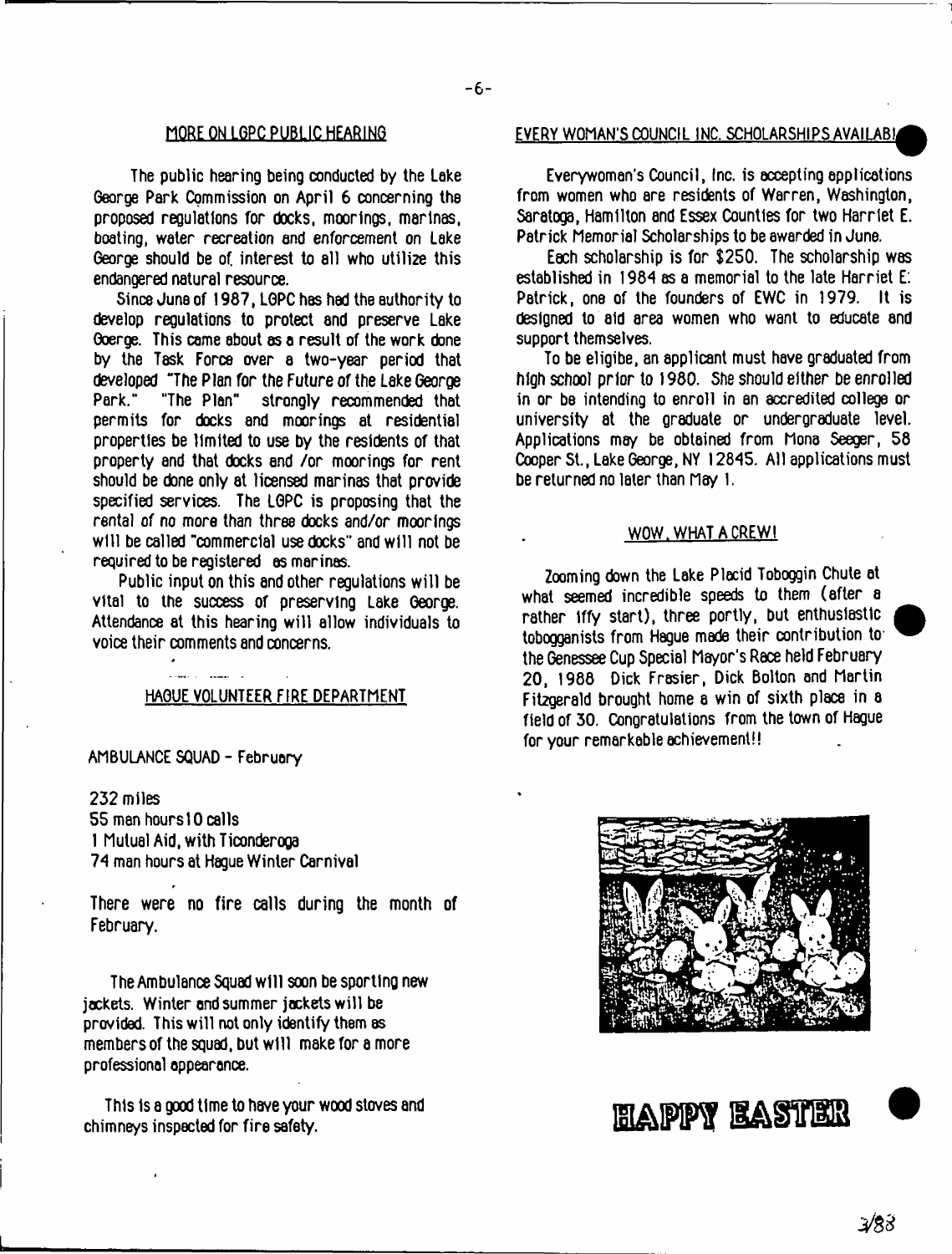BORN - Twin boys, Daniel and Peter, to Patricia and William Oraves, Jr. of Olsstonbury, CT, on February 12, 1988, Maternal grandparents are Pat and Marion Reath, Cape Cod Village. Hague and Westboro, MA.

BORN - A bo/, Wayne Robert, to John and Erma Evans, Dodd Hill Road, on February 29 at Moses Ludington Hospital.

BORN - A girl, Elizabeth Allan, to Glenn and Helen Marie Ostepeck In Rancho Cordova, CA, on March 2, 1988. Proud grandparents ere Key and Walter Ostapeck, Sabbath Day Point and Anaheim, CA.

BORN - A boy, Robert M, Underwood III, to Elizabeth and Robert Underwood, Haymarket, VA on March 3. Happy grandparents are Jan and John Breitenbach, Silver Bay.

CONGRATULATIONS to Earl Phillips (the "Earl of Forest Bay") on reaching his 91st birthday this month. Also to Mellcent Rives, Forest Bay, who will celebrate her 91st birthday on March 31st. Many happy returns!

JEFFREY T. SERDINSKY, son of Mr. & Mrs. Michael Serdinsky, Hague, will be a featured guitarist in two concerts at the Berklee Performance Center in Boston, MA. He was one of five out of 900 guitarists picked to perform In Berklee's annual "Guitar Night" on April 25 and on May 3 will be leading a group in an ell-original-material concert at the Center. Serdinsky is **a** fourth semester guitar performance major at the Berklee College of Music. Upon graduation he plans to become a studio "session guitarist." He also plans to lead his band toward a recording contract. Our congratulations to Jeffrey on his outstanding achievements.

#### **CORRECTION**

BEAVER CITY is the title of the children's book by Billie Touchstone Signer. We used the sub-title "Katy and Karl's Albany" in the article we published last month. We regret the error.

#### SOUNDINGS CRAFT FAIR

St. Mary's School will hold a craft fair on Saturday, March 26 from 9AM to 5PM. A fee of \$7.00 per table will be charged for exhibitors. Contact Sister Sharon at St. Mary's School for further information.

#### TREES TO BE PLANTED IN TICONDEROGA

The Carillon Garden Club has taken on a major beautification project for Ticonderoga. They are planning to plant approximately 50 Shademaster Locust trees on both sides of Montcalm Street from<br>the monument to the firehouse. They hope to the monument to the firehouse. recreate some of the atmosphere of by-gone days when the streets of T1 were lined with elm trees.

Help is needed for this project. If you would like to be a part of this effort, please mail your contribution to Edna Maslott, Treasurer, Carillon Garden Club, Hague Road, Ticonderoga, NY 12883.

# MIDDLEBURY COLLEGE STRING ENSEMBLE TO **PERFORM**

The Ticonderoga area is in for a real treat on April 17. The Middlebury College String Ensemble will be performing its Spring Concert in Ticonderoga at the United Methodist Church on Sunday, April 17 at 4:00PM. The concert is being sponsored by The Ticonderoga Festival Guild. There will be no admission charge but a voluntary donation will be received.

The Ticonderoga Festival Guild, a non-profit organization consisting of many volunteers, is dedicated to bringing cultural events to the Ticonderoga area. It is supported entirely by its membership, contributions from the business community and private and government grants. They would welcome your support.

Spring is coming, so I'm told. Here Is a little verse I found that helps me believe it.

Oh, give us pleasure In the flowers today; And give us not to think so far away As the uncertain harvest; keep us here All simply in that springing of the year.

...Robert Frost

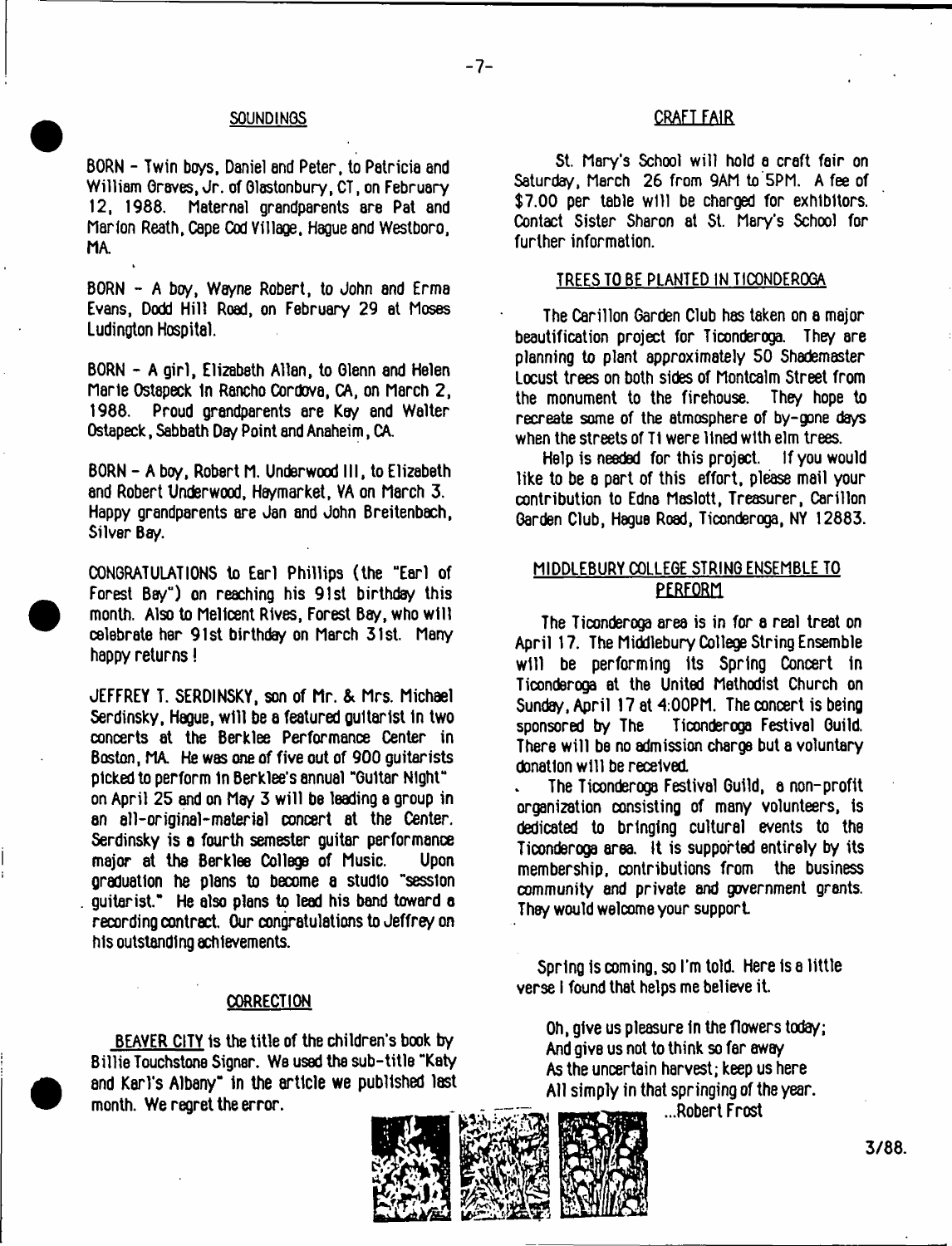### CALENDAR OF EVENTS - MARCH and APRIL 1988

March

- 16 St Patrick's Day food sale MLH Auxiliary in Hospital Lobby 10 AM
- 17 ST PATRICK'S DAY
- 17 Senior Citizens Bus to Glens Falls
- 17 Carillon Garden Club meeting-11AM- Box lunches
- t22 Senior Citizens Club Town Hall-1:30PM-( p4)
- 22 Planetarium show Ti High Sch. planetarium 7:30 PM
- 23 High School Pops Concert 8PM -H.S. Auditorium
- 26 St. Mary's School Craft Fair- 9AM-5PM
- 27 PALM SUNDAY
- 31 Zoning Board of Appeals 7:30PM (Note change of date

VETERANS' ADMINISTRATION representative is scheduled to be in Town Hall each Thursday at 11:30 AM. Call first.

April

- 1 GOOD FRIDAY
- 2 PASSOVER BEGINS
- 3 EASTER ( See schedule of services, p. 1)
- 4 Fire Department 7:30 PM-Firehall
- 5 Town Board meeting-6:30 PM (Note change of date)
- 6 Chamber of Commerce 7:30 PM Town Hall
- 6 American Legion 7:30PM-Legion Home
- 7 Senior Citizens Bus to Glens Falls
- 10 THE HAGUE CHRONICLE DEADLINE
- 16 Fish & Game Club Clubhouse-7:30PM .
- 17 Middlebury String Quartet-U. Methodist Church-4 PM (p7)
- 19 Republican end Democratic primaries I2-9PM Town Hall

#### ICE FISHERMEN

Stark, stoic silhouettes That stand or sit so still And dark against white stretch Of ice and shifting snow,

Hunched-over, huddled, heads Down, hands ahold of lines That hope but cannot hunt For hungry perch or trout,

In silence fish through thick And thin ice auger holes Until their poles pop-up With fish too cold to fight.

Though fish may bite and ice May move, these fishermen Do not hold much in awe, Except the April thaw. ....David C. Lawrence, Hague

THE HAGUE CHRONICLE is published **monthly by volunteers and** supported **by** contributions from its **readers. Send news items to Editor** Margaret Broderick, Box 215 and **tax deductible contributions to** JACK KENNEDY. BOX 748, Hague.  $NY = \bigcap_{i=1}^n$  (12836.



BULK RATE U.S. POSTAGE PAID PERMIT #3 HAGUE, NY 12836